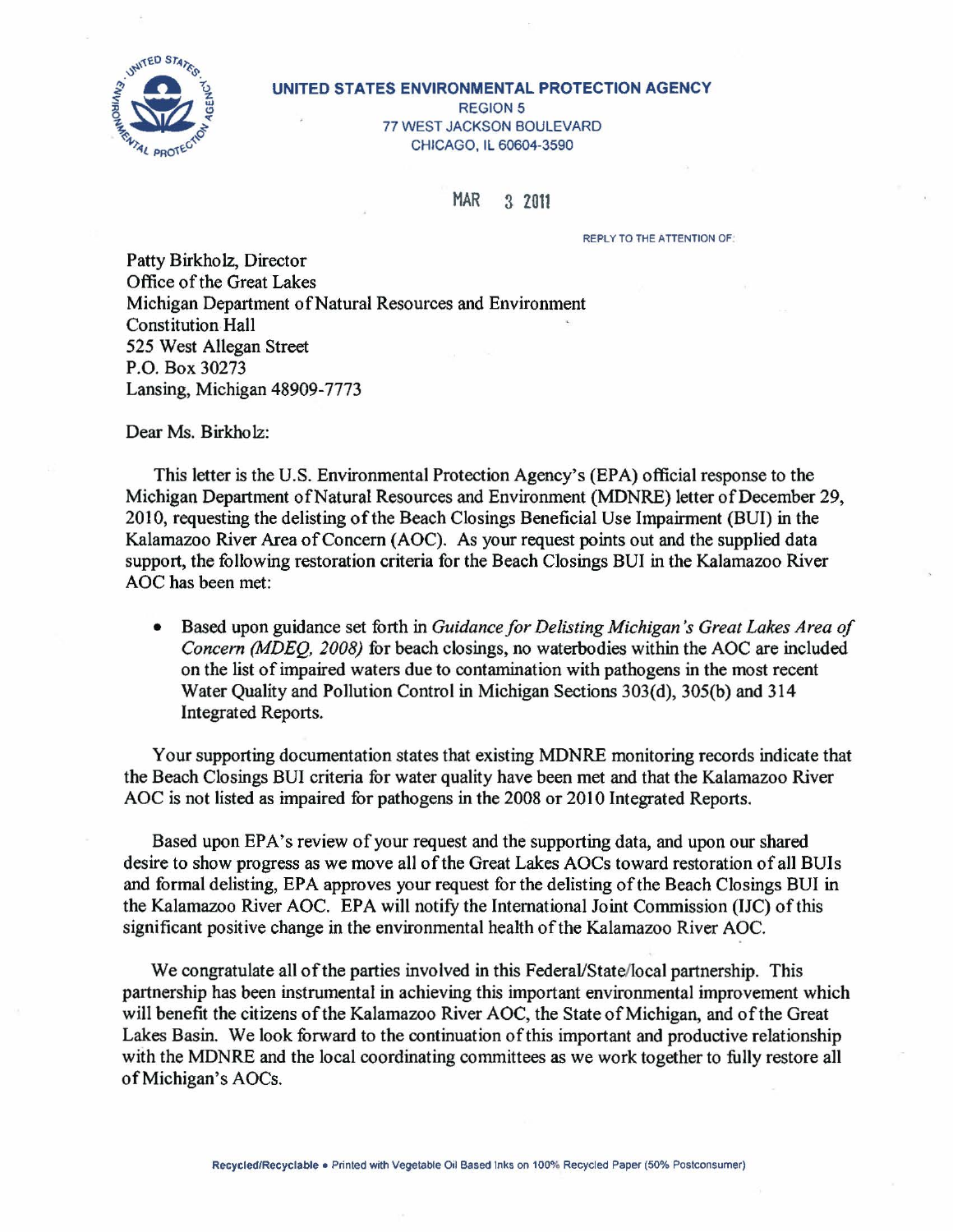lfl or my staff can be of further service to you, please do not hesitate to contact us.

Sincerely,<br>I any V. Guly

Gary V. Gulezian Director

cc: James K. Cleland, DNRE Richard Hobrla, DNRE John Riley, DNRE Dr. Saad Jasim, Director, Great Lakes Regional Office, IJC Jolm Haugland, AOC Liaison, USEPA-GLNPO John Perrecone, AOC Coordinator, USEPA-GLNPO USEPA-Office of International Activities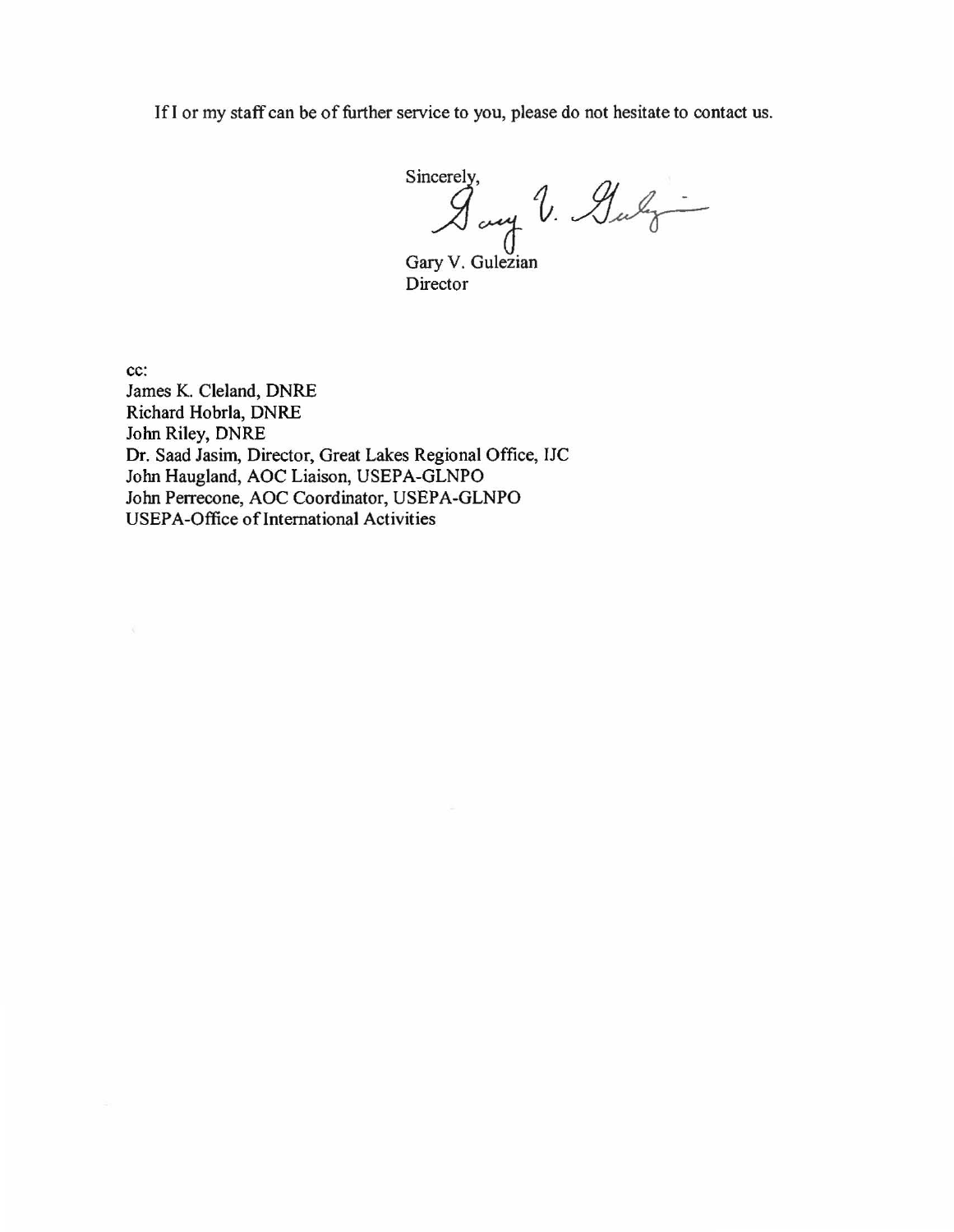

DEPARTMENT OF NATURAL RESOURCES & ENVIRONMENT

LANSING



JENNIFER M. GRANHOLM GOVERNOR

REBECCA A. HUMPHRIES DIRECTOR

December 29, 2010

Mr. Gary Gulezian, Director Great Lakes National Program Office United States Environmental Protection Agency Region 5 77 West Jackson Boulevard (G-17J) Chicago, Illinois 60604-3507

Dear Mr. Gulezian:

The purpose of this letter is to request the United States Environmental Protection Agency (U.S. EPA), Great Lakes National Program Office's (GLNPO), concurrence with the removal of the Beach Closings Beneficial Use Impairment (BUI) from the Kalamazoo River Area of Concern (AOC). The Michigan Department of Natural Resources and Environment (DNRE) has assessed the status of this BUI in accordance with the state's *Guidance for Delisting Michigan's Great Lakes Areas of Concern*, and recommends that the BUI be removed from the list of impairments in the Kalamazoo River AOC.

Enclosed please find documentation to support this recommendation, including the BUI Removal Recommendation document prepared by DNRE technical staff. The Kalamazoo River Public Advisory Council submitted a letter supporting this recommendation on May 27, 2010.

We value our continuing partnership in the AOC Program and look forward to working with GLNPO in the removal of additional BUIs and the delisting of AOCs in the near future. If you need further information concerning this request, please contact Mr. John Riley, Office of the Great Lakes, at 517-335-4122, or you may contact me.

Sincerely,

Ken DeBeaussaert **Director** 517-335-4056

**Enclosures** 

cc/enc: Mr. John Haugland, U.S. EPA Mr. John Perrecone, U.S. EPA Mr. Richard Hobrla, DNRE Mr. John Riley, DNRE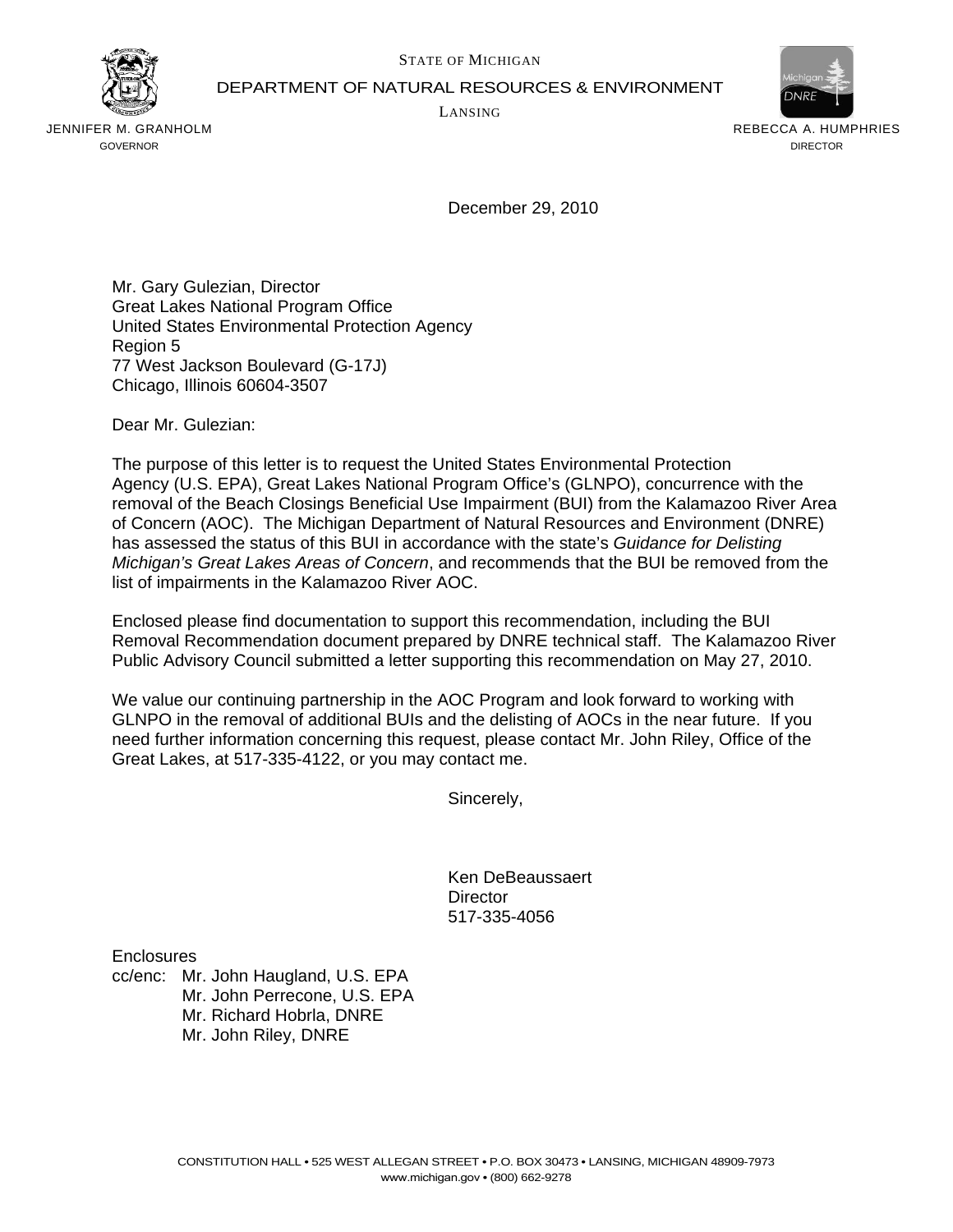## **Removal Recommendation Beach Closings Beneficial Use Impairment Kalamazoo River Area of Concern**

## Issue

Based upon documentation review by a technical committee and in consultation with agency staff, the Michigan Department of Natural Resources and Environment (DNRE), Areas of Concern (AOC) program requests concurrence with its recommendation to remove the Beach Closings Beneficial Use Impairment (BUI) in the Kalamazoo River AOC. This request is being made with the support of the Kalamazoo River Watershed Council (KRWC) (which serves as the local Public Advisory Council [PAC]) and in accordance with the process and criteria set forth in the *Guidance for Delisting Michigan's Great Lakes Areas of Concern* (Guidance) (MDEQ, 2008).

## **Background**

The Kalamazoo River watershed is located in the southwest portion of Michigan's Lower Peninsula and drains about 2,020 square miles from ten counties including Allegan, Barry, Calhoun, Eaton, Hillsdale, Jackson, Kalamazoo, Kent, Ottawa, and Van Buren. The river flows in a westerly direction and discharges into Lake Michigan near the city of Saugatuck. The Kalamazoo River AOC includes the lower portion of the river from Morrow Dam in Kalamazoo County near Galesburg to the mouth of the river in Allegan County at Saugatuck, as well as three miles of Portage Creek, upstream from its confluence with the Kalamazoo River (MDEQ, 2006).

The Kalamazoo River was listed as an AOC primarily due to historic releases of polychlorinated biphenyls (PCBs), which originated from de-inking operations at local paper mills. The Kalamazoo River AOC has eight BUIs associated with it, as determined according to Annex 2 of the Great Lakes Water Quality Agreement, including: Restrictions on Dredging, Loss of Fish and Wildlife Habitat, Degradation of Fish and Wildlife Populations, Degradation of Aesthetics, Bird and Animal Deformities, Restrictions on Fish Consumption, Beach Closings, and Degradation of Benthos. This document only addresses the Beach Closings BUI.

## Removal Criteria

The Guidance criteria require that no waterbodies within the AOC are included on the list of impaired waters due to contamination with pathogens in the most recent Water Quality and Pollution Control in Michigan Sections 303(d), 305(b), and 314 Integrated Report (Integrated Report). No waterbodies within the AOC boundaries were listed in either the 2008 or the 2010 Integrated Reports (MDEQ 2008b, MDNRE 2010). A second tier of guidelines from the Delisting Guidance related to combined sewer overflows (CSOs) does not apply in this AOC because CSOs have not been reported, and the DNRE is unaware of any CSOs occurring in the Kalamazoo River AOC.

The restoration criteria are based on Michigan's Water Quality Standards (WQS) for bacterial contamination. Rule 323.1062 of Michigan's WQS sets the maximum concentrations of *E. coli* that are acceptable for waters of the state to meet total- and partial-body contact recreation uses.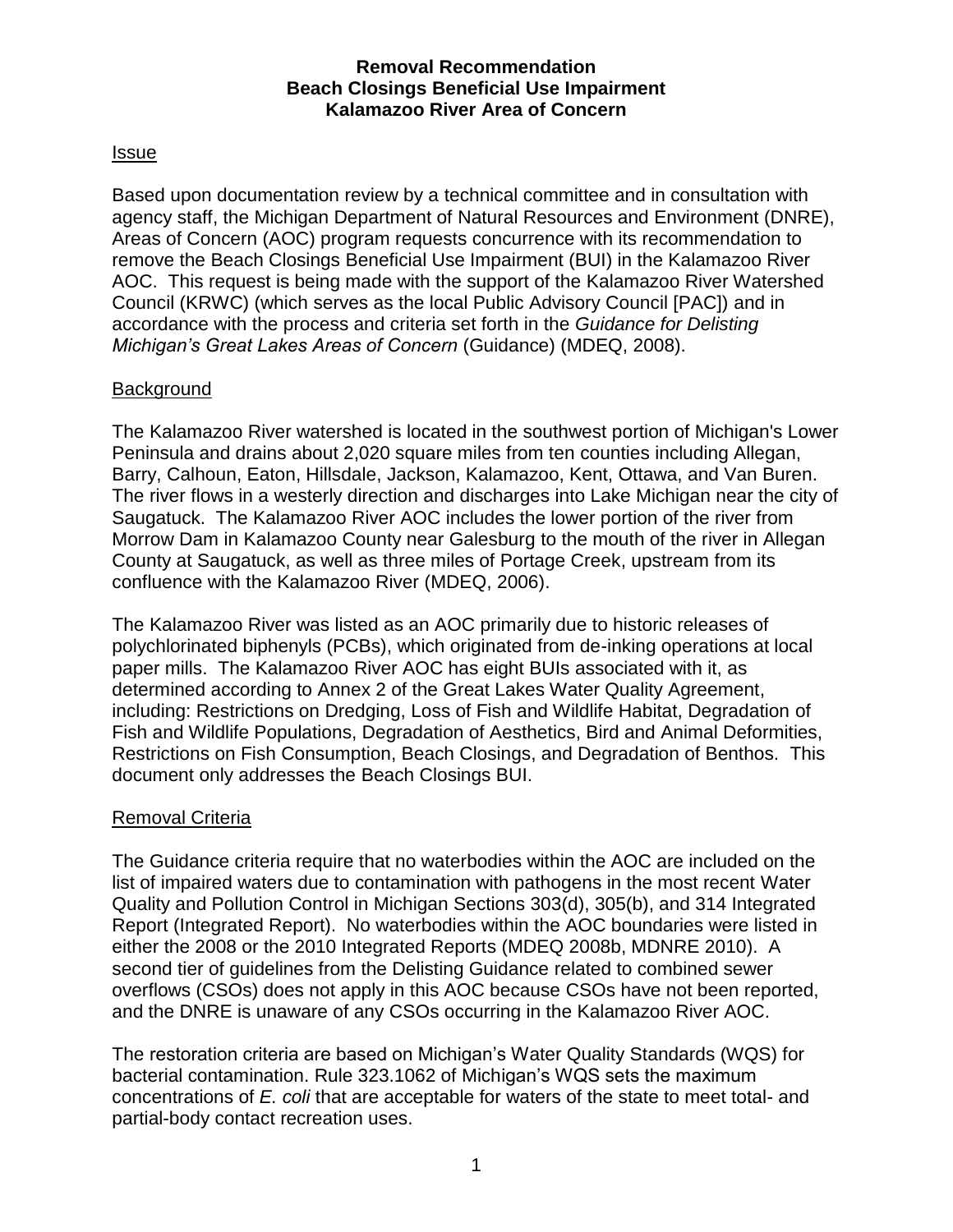## Remedial Actions

There have been no specific Remedial Actions in the Kalamazoo River AOC for pathogens.

Ongoing regulatory and non-regulatory pollution cleanup and prevention activities at the watershed scale have reduced stated PAC and public concern over occasional spills and toxic algal blooms once thought to require body contact restrictions (KRWC, 2010).

# Analysis

Existing DNRE monitoring records indicate that the Beach Closings BUI criteria for water quality have been met. The Kalamazoo River AOC is not listed as impaired for pathogens in the 2008 or 2010 Integrated Reports. Although it is understood that occasional spills due to wastewater infrastructure failure are serious and need to be addressed, the criteria provide for BUI removal based on monitoring data. Meeting the above criteria does not negate regulatory requirements for spill prevention and maintenance of wastewater infrastructure.

Although not part of the DNRE Guidance criteria for removing the Beach Closings BUI, concern has been expressed with regard to recreational contact with PCB contaminated sediments and river water. In May 2002, the Michigan Department of Community Health (MDCH), under a cooperative agreement with the Agency for Toxic Substances and Disease Registry, published a Health Consultation that examined the human health risks involved with recreational contact with PCB contaminated sediments and incidental ingestion of water and sediments during recreational use of the Kalamazoo River (MDCH, 2002). The Health Consultation concludes that, "…no apparent public health hazard is posed by the contamination of the sediment." And, "(b)ased on the PCB concentrations reported in the sediment and water of the Kalamazoo River, and considering the frequency of exposure to the sediments and limited absorption of PCBs from soils, there is no need to restrict access to the Kalamazoo River or Portage Creek."

Further, it should be noted that technical committee members are unaware of any designated beach areas located within the Kalamazoo River AOC. Consequently, there is no record of beaches being closed due to either bacterial or PCB contamination.

## Recommendations

Based upon review of the data and technical input from the DNRE and the U.S. Environmental Protection Agency (USEPA) project staff, DNRE program staff recommend removal of the Beach Closings BUI and request that the Director of the Office of the Great Lakes submit a letter requesting concurrence from the USEPA to remove this BUI in the Kalamazoo River AOC.

## Public Comment

December 7, 2010 is the deadline for Public Comment regarding the proposed removal of the *Beach Closings* Beneficial Use Impairment from the Kalamazoo River Area of Concern. The Removal Recommendation document can be viewed at: [www.michigan.gov/deq/0,1607,7-135-3313---,00.html.](http://www.michigan.gov/deq/0,1607,7-135-3313---,00.html) Submit written comments to John Riley, Michigan Department of Natural Resources and Environment, Office of the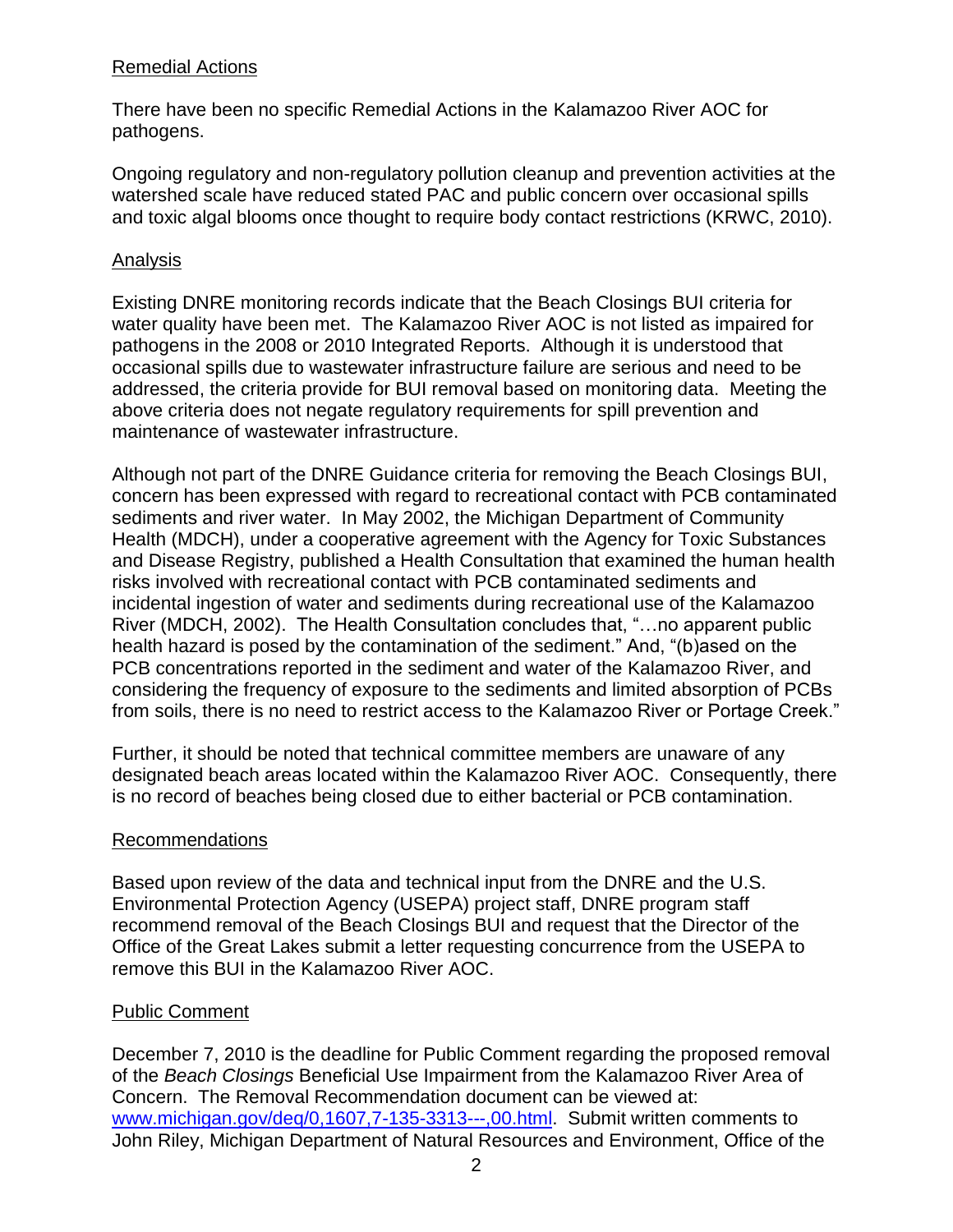Great Lakes, PO Box 30273, Lansing, Michigan, 48909-7773, or to [rileyj2@michigan.gov](mailto:rileyj2@michigan.gov) by midnight on December 7, 2010. If requested in writing, a public hearing may be scheduled. All comments received by December 7, 2010 will be considered prior to final action. Additional details on this proposed action may be obtained from: John Riley, Office of the Great Lakes, 517-335-4122, [rileyj2@michigan.gov.](mailto:rileyj2@michigan.gov)

The preceding public notice was published in the November 8, 2010 and November 22, 2010 issues of the DNRE calendar on-line, in addition to being posted to the Mich-RAP listserv on November 10, 2010. Mich-RAP is an email listserve for the RAP and LaMP community in Michigan. It is a forum for sharing news and information related to the Areas of Concern and Lakewide Management programs in the state of Michigan. Not one public comment was received by the deadline. No one requested a public hearing, therefore one will not be held.

## References

KRWC. 2010. Kalamazoo River Area of Concern: Overview and Request for Removal of the "Beach Closings" Beneficial Use Impairment.

MDCH. 2002. Michigan Department of Community Health, for the Agency for Toxic Substances and Disease Registry. Health Consultation Response to Comments. Allied Paper/Portage Creek/Kalamazoo River. Kalamazoo, Kalamazoo County, Michigan. May 2, 2002.

MDEQ. 2006. Correspondence between Rich Powers, MDEQ, and Gary Gulezian, USEPA, regarding recognized updates to Michigan Great Lakes Areas of Concern Boundaries.

MDEQ. 2008. Guidance for Delisting Michigan's Great Lakes Areas of Concern. MI/DEQ/WB-06/001.

MDEQ. 2008b. Water Quality and Pollution Control in Michigan: 2008 Sections 303(d) and 305(b) Integrated Report.

MDNRE, 2010. Water Quality and Pollution Control in Michigan: 2008 Sections 303(d) and 305(b) Integrated Report.

Prepared by: John Riley, Environmental Quality Analyst Office of the Great Lakes Michigan Department of Natural Resources and Environment December 8, 2010